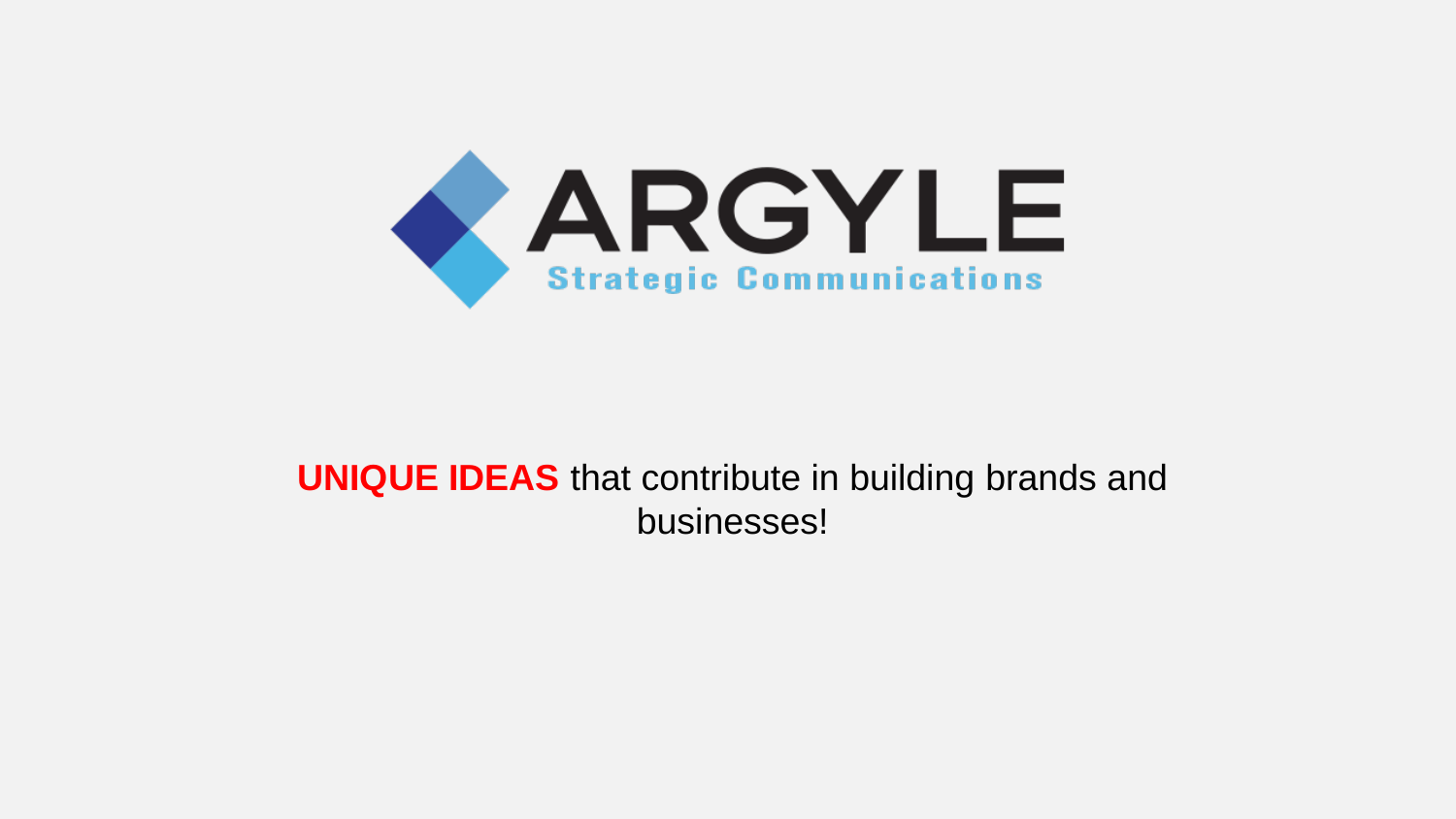## **Raison d'être**



We proactively:

- ➢ Offer very unique and measurable creative projects
- ➢ Innovate to stimulate brand connection
- ➢ Motivate marketers and sales individuals
- ➢ Identify new business opportunities

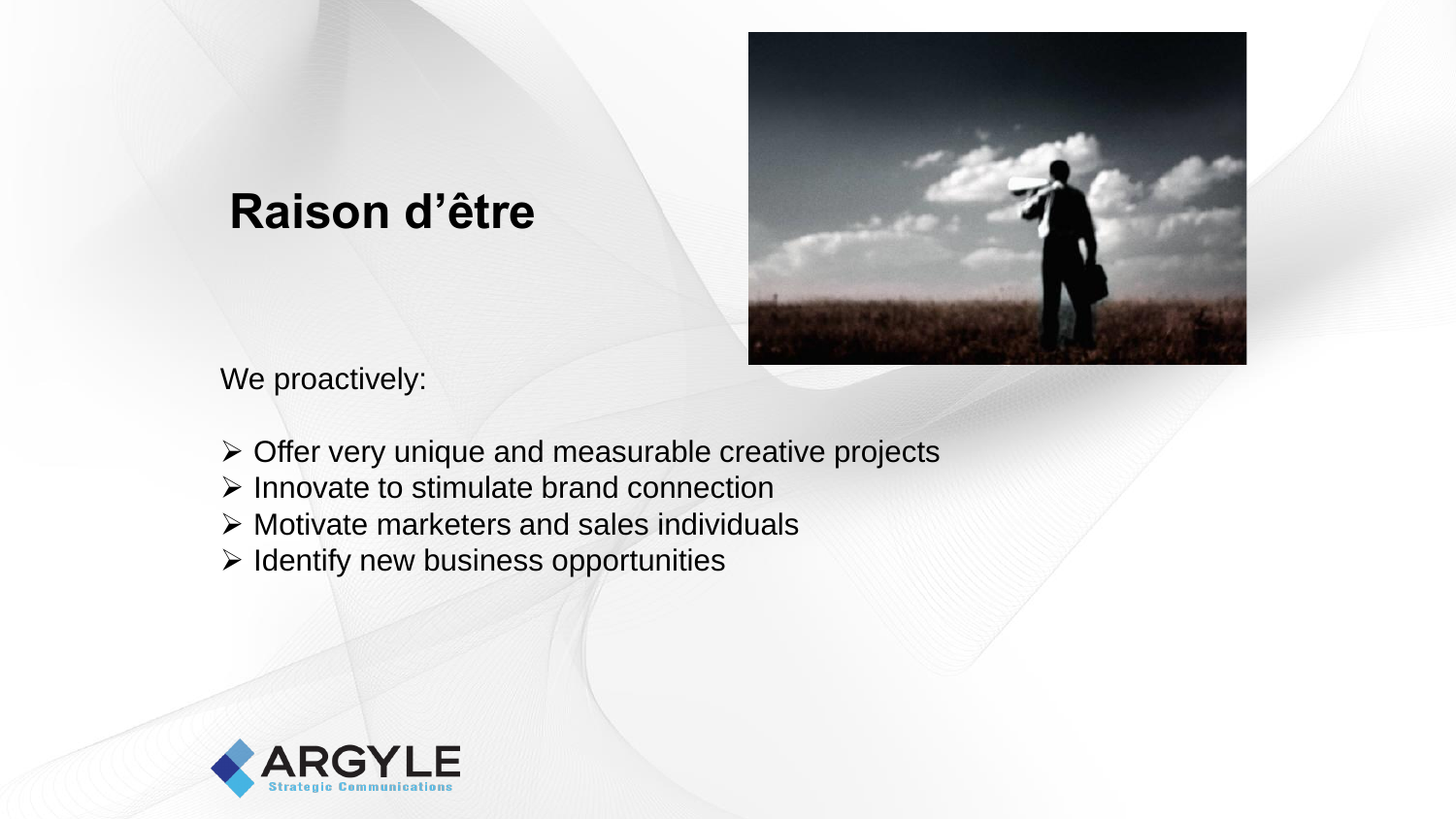# **UNIQUE VERSATILE EXPERIENCE**

**Healthcare Consumer Corporate**



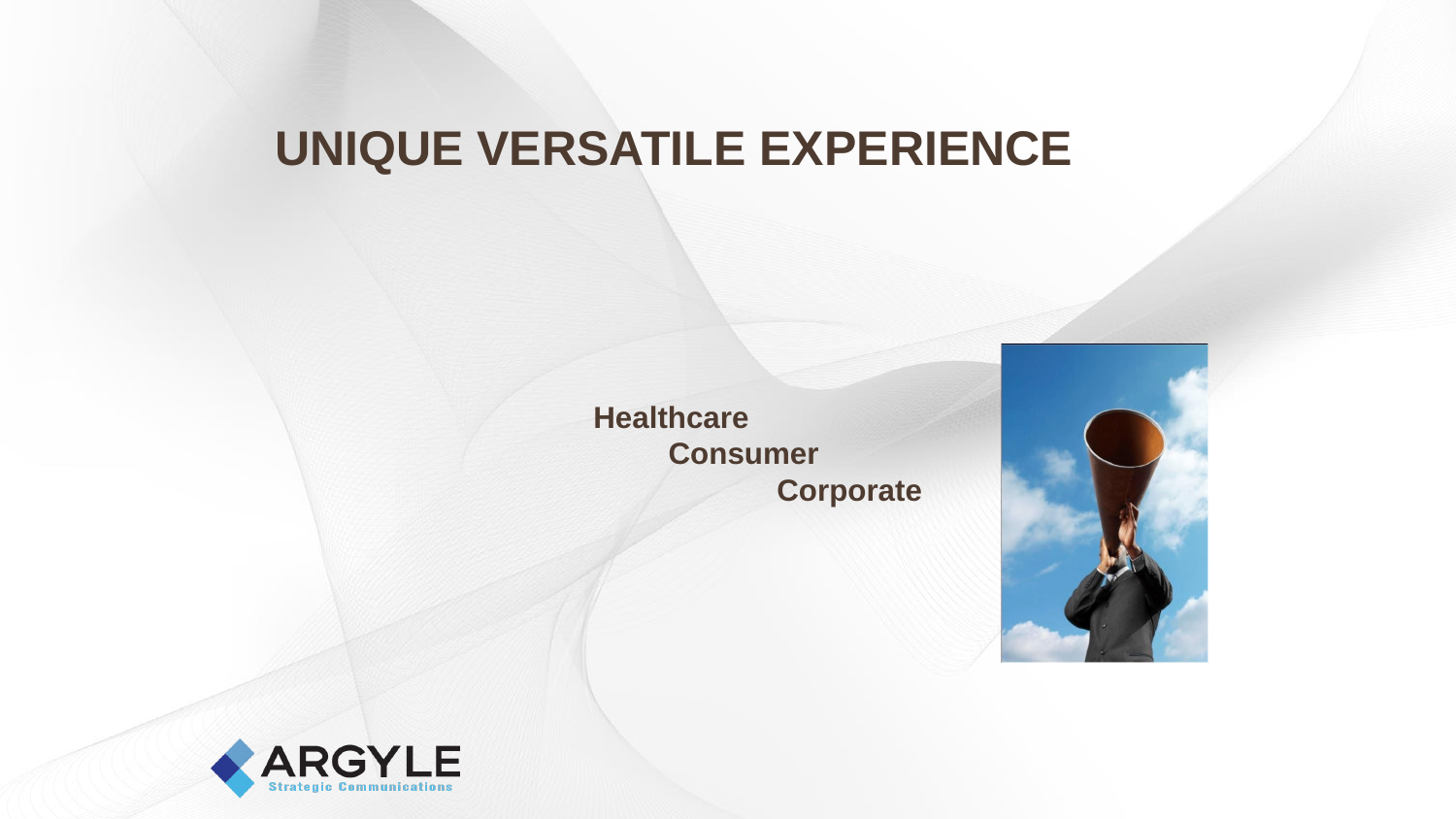# **PHARMACEUTICAL AND MEDICAL DEVICES**

- ➢ Baker Cummings Alza Pharma
- ➢ Alcon
- ➢ PST Biotechnology
- ➢ Church & Dwight Canada
- ➢ ConvaTec/BMS
- ➢ Bristol-Myers Squibb
- ➢ Eli Lilly Canada
- ➢ Lantheus Medical Imaging
- ➢ Merck-Schering Canada
- ➢ Novartis Canada
- ➢ Pfizer Canada
- ➢ Pharmascience (Generics)
- ➢ Roche Diagnostics
- ➢ Sanofi Aventis Canada
- ➢ Salts Healthcare
- ➢ Servier Canada
- **Shire Canada**
- ➢ Smith & Nephew Canada
- ➢ SterileCare
- **WoundNostics**









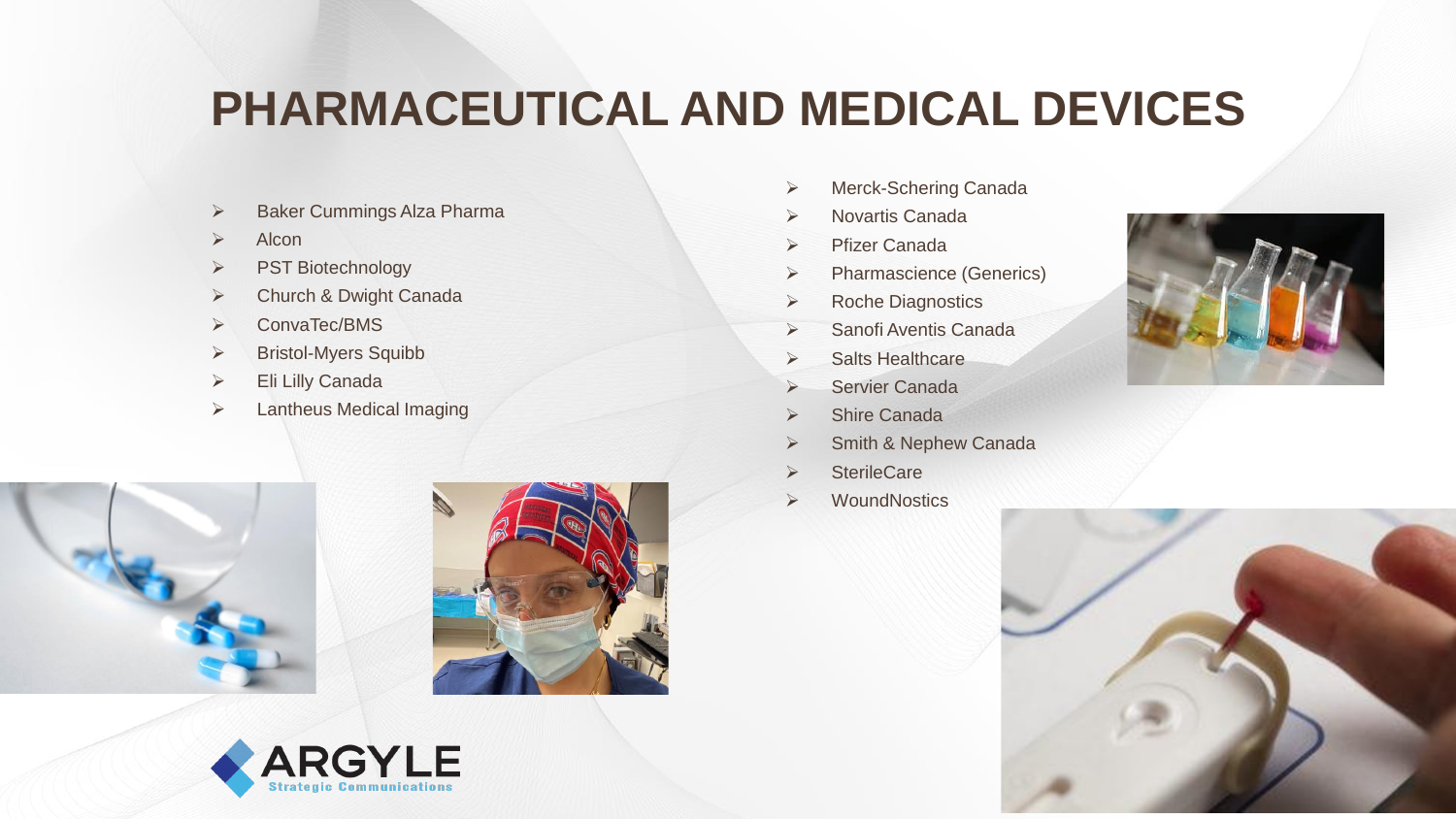# **THERAPEUTIC HIGHLIGHTS:**

- ➢ Arthritis
- ➢ Diagnostics
- ➢ CNS-Schizophrenia
- ➢ Migraine
- ➢ ADHD
- ➢ Cardiovascular Hypertension
- ➢ Cholesterol
- ➢ Dermatology
- ➢ Diabetes
- ➢ Diagnostic Imaging
- ➢ Endocrinology









- ➢ Hepatitis
- ➢ Gastroenterology
- ➢ Locking Solutions
- ➢ Oncology
- ➢ Optometry
- ➢ Ostomy
- ➢ Pain Management
- ➢ PPE
- ➢ Rheumatology
- ➢ Psoriasis Urology
- ➢ Wound care





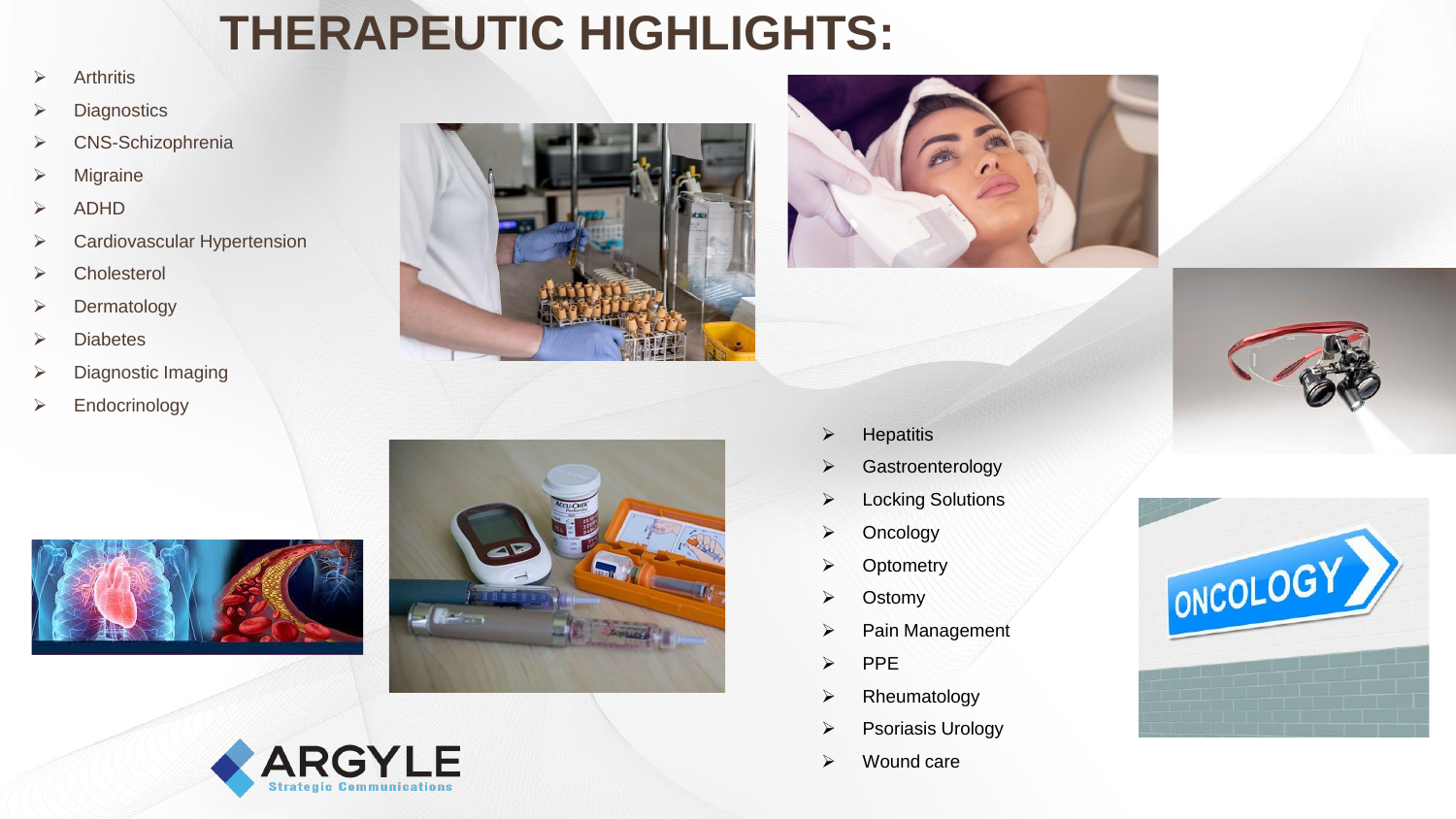# **CONSUMER EXPERIENCE:**

#### **Direct To Consumer:**

- ➢ PST Biotech
- ➢ ConvaTec/Salts Healthcare
- ➢ Novartis
- ➢ Schering-Merck



WELCOME TO MYOSTOMY.CA CONNECTING YOU WITH CONFIDENCE TO THE LATEST INNOVATIVE TECHNOLOGIES IN OSTOMY PRODUCTS - EASY ORDERING ONLINE OR BY PHONE



 $f \times Q$ 

Testimonia

About Us Privacy Policy Argyle Medical Website



### **Packaged goods:**

- ➢Smith & Nephew
- ➢Roche Diagnostics



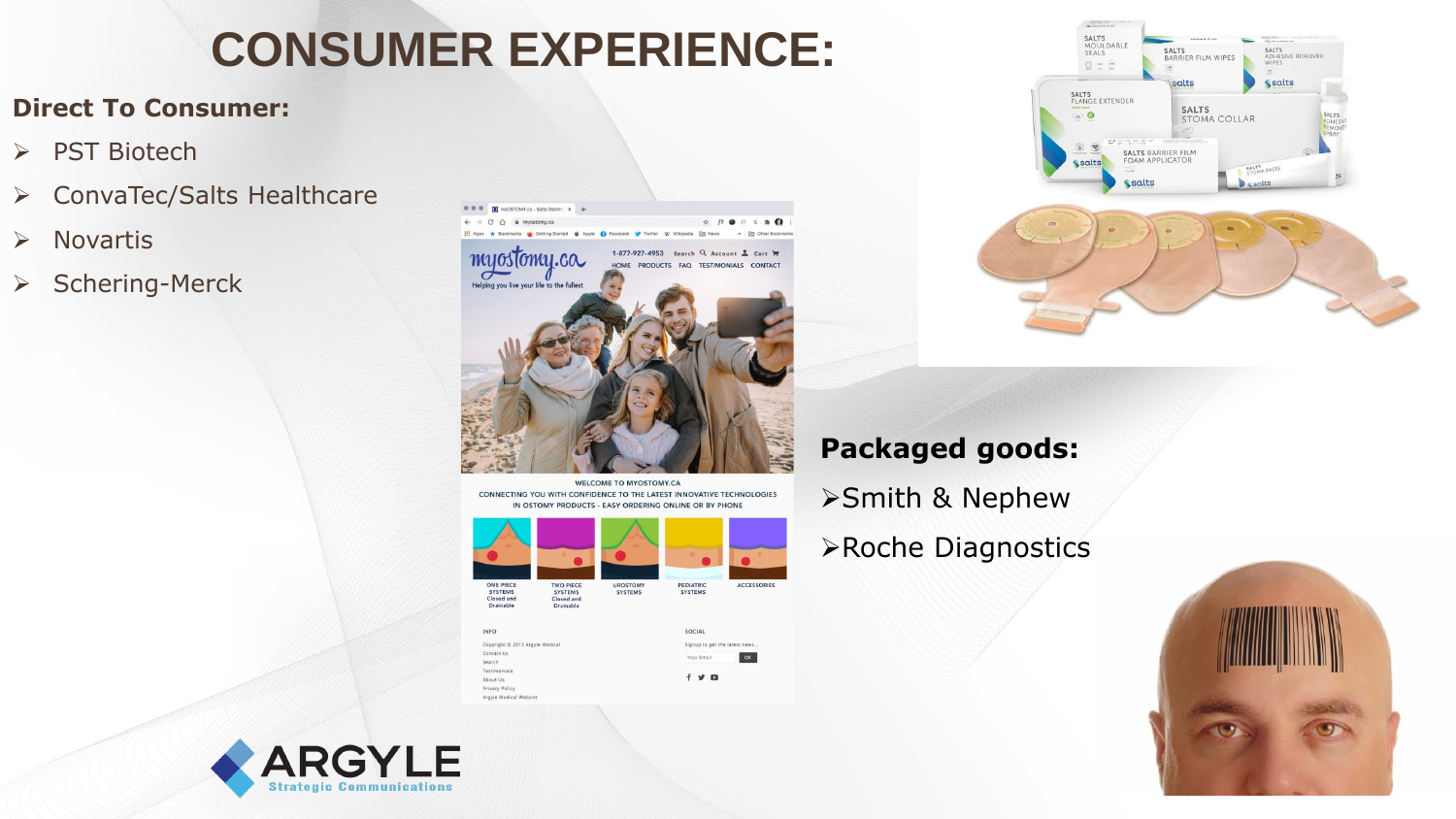# **CONSUMER EXPERIENCE:**

#### **Direct To Consumer and E-Commerce platforms:**

- ➢ TennisGiant
- ➢ HOGIES Australia
- ➢ SafetyFirstHealthcare
- ➢ Delon Laboratories



Tennis Shoes - Asics, Babolat, Lacoste, Lotto, New Balance











View all